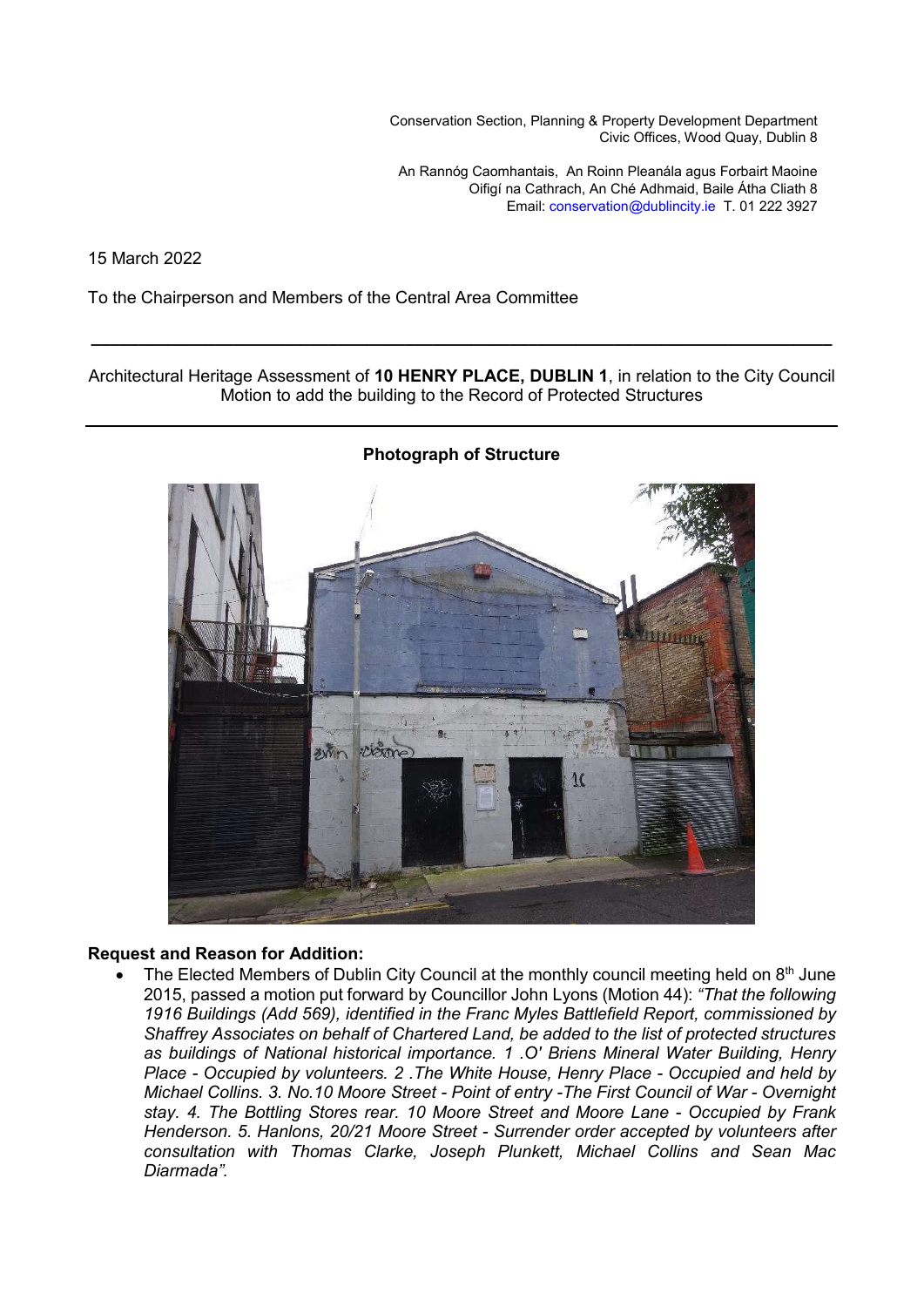The buildings referred to above have been assessed individually with a separate report for each. The structure on the site of the former 'White House' at No.10 Henry Place, Dublin 1, forms the subject of this report.

## **Location and Land Use Zoning:**

No.10 Henry Place, Dublin 1 is located in an area zoned Z5, the objective of which is "To consolidate and facilitate the development of the central area, and to identify, reinforce, strengthen and protect its civic design character and dignity".



Fig. 1: Site Location and Land Use Zoning

# **Architectural Conservation Area:**

No.10 Henry Place, Dublin 1 is located within the O'Connell Street Architectural Conservation Area (2001); shown in diagonal green coloured cross hatch on Fig.1, above.

# **Relevant Planning History:**

| <b>Planning</b><br>Ref. | <b>Description</b>                                                                                                                                                                                                                                                                                                                                                                                                                                                                                                                                                                                                                                                                                                                                                                                                                                                                                                         | <b>Decision</b>                                                                                                            |
|-------------------------|----------------------------------------------------------------------------------------------------------------------------------------------------------------------------------------------------------------------------------------------------------------------------------------------------------------------------------------------------------------------------------------------------------------------------------------------------------------------------------------------------------------------------------------------------------------------------------------------------------------------------------------------------------------------------------------------------------------------------------------------------------------------------------------------------------------------------------------------------------------------------------------------------------------------------|----------------------------------------------------------------------------------------------------------------------------|
| 2051/84                 | Change of use of ground floor from furniture store to bingo hall at 10<br>Henry Place, Dublin 1.                                                                                                                                                                                                                                                                                                                                                                                                                                                                                                                                                                                                                                                                                                                                                                                                                           | <b>Grant Permission</b><br>21/08/2021 and on<br>Appeal 29/5/69050                                                          |
| 1610/85                 | Change of use for part of ground floor from bingo hall to gaming<br>machines at No.10 Henry Place.                                                                                                                                                                                                                                                                                                                                                                                                                                                                                                                                                                                                                                                                                                                                                                                                                         | <b>Refuse Permission</b><br>25/11/1985                                                                                     |
| 2479/08                 | <b>Description has been abbreviated</b><br>Seven year permission for development at an overall site of c.2.17<br>hectares, at nos 40-41, 42 (a protected structure), 43 (a protected<br>structure), 44 (a protected structure), 45-51, 52-54 (protected<br>structures), 55-56, 57 (a protected structure), 58 (a protected structure),<br>59, 60 (a protected structure) and 61 (a protected structure) and 60a<br>(otherwise 5 Henry Place) O'Connell Street Upper, Nos 37-41a Henry<br>Street, nos 1-13, 14-17 (protected structures and a national monument)<br>and 18-25 Moore Street, nos 71 and 71a Parnell Street, nos 1-8<br>O'Rahilly Parade, nos 1-15 Moore Lane, Nos 4-13 (including 3 Moore<br>Lane) and 15-18 Henry Place, nos 6-8 at the junction of Henry Place<br>and Moore Lane and including Clarkes Court off Moore Street, Moore<br>Place off Henry Place, Murphys Court off Moore Lane, part of Moore | <b>Grant Permission</b><br>on appeal per<br>PL29N.232347:<br>24/03/2010<br>including demolition<br>of No.10 Moore<br>Lane. |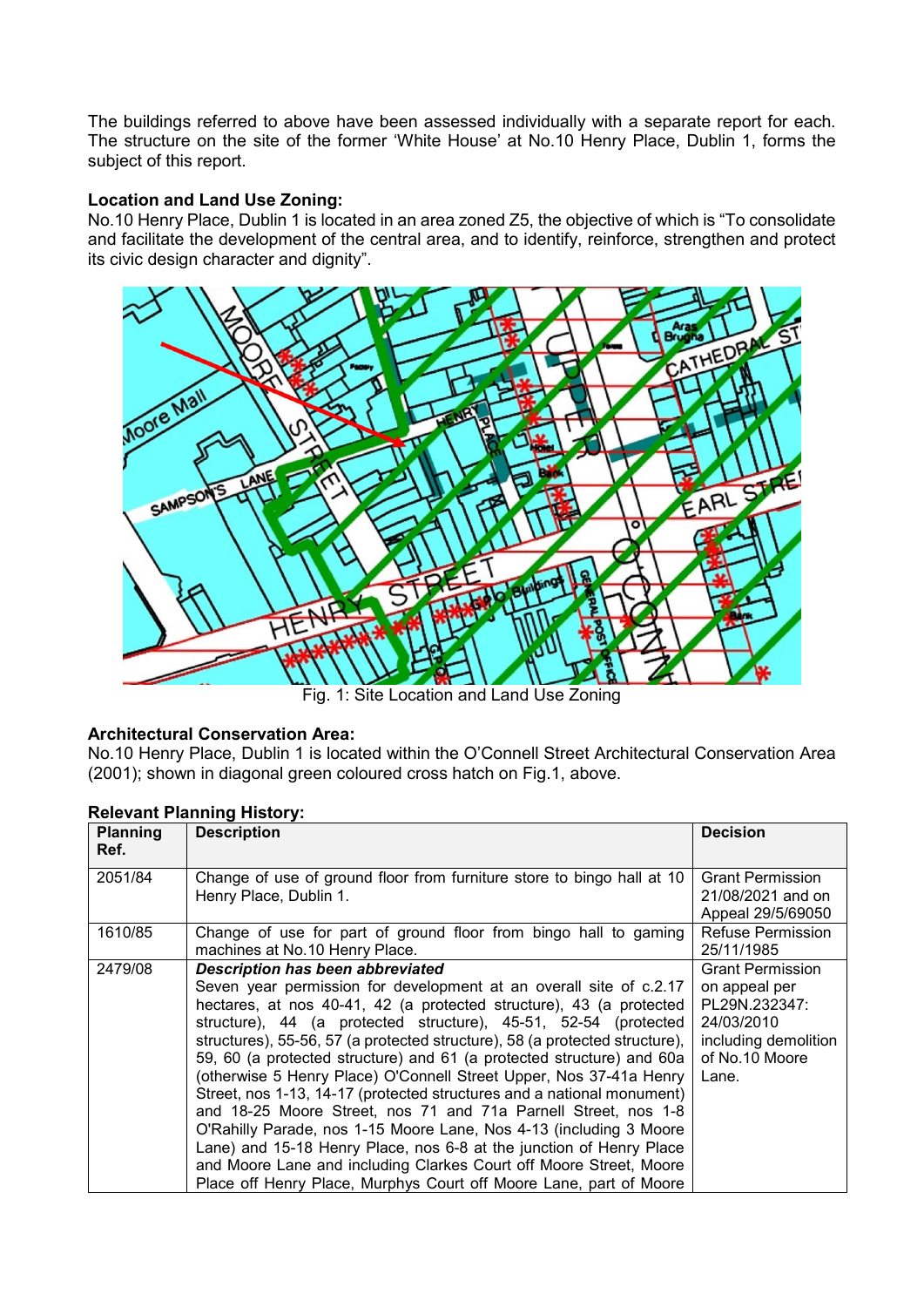| <b>Planning</b> | <b>Description</b>                                                                                                                                                                                                                                                                                                                                                                                                                                                                                                                                                                                                                                                                                                                                                                                                                                                                                                                                                                                                                                                                                                                                                                                                                                                                                                                                                                                                                                                                                                                                                                                                                                                                                                                                                                                                                                                                                                                                                                                                                                                                                                                                                                                                                                                                                                                                                                                                                                                                                                                                                                                          | <b>Decision</b>                                                                         |
|-----------------|-------------------------------------------------------------------------------------------------------------------------------------------------------------------------------------------------------------------------------------------------------------------------------------------------------------------------------------------------------------------------------------------------------------------------------------------------------------------------------------------------------------------------------------------------------------------------------------------------------------------------------------------------------------------------------------------------------------------------------------------------------------------------------------------------------------------------------------------------------------------------------------------------------------------------------------------------------------------------------------------------------------------------------------------------------------------------------------------------------------------------------------------------------------------------------------------------------------------------------------------------------------------------------------------------------------------------------------------------------------------------------------------------------------------------------------------------------------------------------------------------------------------------------------------------------------------------------------------------------------------------------------------------------------------------------------------------------------------------------------------------------------------------------------------------------------------------------------------------------------------------------------------------------------------------------------------------------------------------------------------------------------------------------------------------------------------------------------------------------------------------------------------------------------------------------------------------------------------------------------------------------------------------------------------------------------------------------------------------------------------------------------------------------------------------------------------------------------------------------------------------------------------------------------------------------------------------------------------------------------|-----------------------------------------------------------------------------------------|
| Ref.            |                                                                                                                                                                                                                                                                                                                                                                                                                                                                                                                                                                                                                                                                                                                                                                                                                                                                                                                                                                                                                                                                                                                                                                                                                                                                                                                                                                                                                                                                                                                                                                                                                                                                                                                                                                                                                                                                                                                                                                                                                                                                                                                                                                                                                                                                                                                                                                                                                                                                                                                                                                                                             |                                                                                         |
|                 | Lane from the junction of Henry Place and Moore Lane to the junction<br>of Moore Lane and O'Rahilly Parade and part of Henry Place from the<br>junction of Moore Street and Henry Place to the rear of no. 61 O'Connell<br>Street Upper (a protected structure), Dublin 1.<br>The proposed development includes 109 no. retail units and an anchor<br>store, 110 no. retail units; 17 no. cafe/restaurant/bar units; 108 no.<br>residential units; office space; a gallery; a visitor attraction or 'Sky Lift',<br>viewing deck and ticketing area; a drop in facility; a commemorative<br>centre, an assembly hall; 2no. new public streets, 3 no. public spaces at<br>street level, a roof garden; an outdoor performance space; communal<br>residential open space; 1115 no. car parking spaces, 560 no. bicycle<br>parking spaces, a c.30m high hydroponic vertical garden with feature lift<br>on the Henry Street frontage.                                                                                                                                                                                                                                                                                                                                                                                                                                                                                                                                                                                                                                                                                                                                                                                                                                                                                                                                                                                                                                                                                                                                                                                                                                                                                                                                                                                                                                                                                                                                                                                                                                                                           |                                                                                         |
| 2479/08X1       | As above - Extension of Duration of Planning Permission granted per<br>PL29N.232347.                                                                                                                                                                                                                                                                                                                                                                                                                                                                                                                                                                                                                                                                                                                                                                                                                                                                                                                                                                                                                                                                                                                                                                                                                                                                                                                                                                                                                                                                                                                                                                                                                                                                                                                                                                                                                                                                                                                                                                                                                                                                                                                                                                                                                                                                                                                                                                                                                                                                                                                        | Extension of<br>Duration granted:<br>21/07/2016                                         |
| 2861/21         | <b>Description has been abbreviated</b><br>Seven year permission at a site, 'Dublin Central - Site 3' (c. 0.37 Ha), at<br>Nos. 36 - 41 Henry Street, Nos. 1 - 9 Moore Street, Nos. 3 - 13 Henry<br>Place (formerly known as Nos. 2 - 13 Henry Place), Clarke's Court and<br>Mulligan's Lane, Dublin 1. Also, the site includes the rear of Nos. 50 -<br>51 and Nos. 52 - 54 Upper O'Connell Street, No. 13 Moore Lane, No.<br>14 Moore Lane (otherwise known as Nos. 1 – 3 O'Rahilly Parade and<br>Nos. 14 - 15 Moore Lane or Nos. 1 - 8 O'Rahilly Parade and Nos. 14 -<br>15 Moore Lane), Dublin 1. The site is otherwise bounded by Henry Street<br>to the south, Moore Street to the west and Henry Place to the north and<br>east. The proposed development comprises a mixed-use scheme in<br>2no. blocks, ranging in height from 1 - 9 storeys over 2no. new<br>independent single level basements. A proposed new passageway<br>separates the 2no. blocks (Block 3A & Block 3B), connecting Henry<br>Street and Henry Place. The proposed blocks comprise: - Block 3A<br>(Eastern Block), fronting Henry Street, Henry Place and the new<br>passageway, with modulating building height at 4, 5, 7 and 9 storeys,<br>over single storey basementBlock 3B (Western Block), fronting Henry<br>Street, Moore Street, Henry Place and the new passageway, with<br>modulating building height at 1, 3, 5, 6 and 7 storeys, with top storey set<br>back, over single storey basement.<br>All associated and ancillary site development, conservation, demolition,<br>landscaping, site infrastructure and temporary works, including: -<br>Conservation, repair, refurbishment and adaptive reuse of part of the<br>existing building fabric, including: - Retention of Nos. 36 - 37 Henry<br>Street, with modifications, a vertical extension and new shopfronts;<br>Retention of No. 39 - 40 Henry Street (upper floor façade); Retention of<br>Nos. 8 - 9 Moore Street, with internal and external modifications and<br>new shopfronts; Retention of Nos. 11 - 13 Henry Place, with internal<br>and external modifications and new shopfronts; Demolition of all other<br>existing buildings and structures on site, including No. 38 Henry Street<br>to form new passageway linking Henry Street to Henry Place; etc.<br>Note: 10 Henry Place is proposed to be demolished and replaced with a<br>2-storey building for cultural/gallery use with restaurant/café, as part of<br>the development proposed and decision to grant planning permission.<br>The decision is on appeal to An Bord Pleanála. | Decision to Grant<br>Permission:<br>12/01/2022; now on<br>appeal to An Bord<br>Pleanála |

### **Recent Enforcement History:**

E0274/21: case closed - exempted development.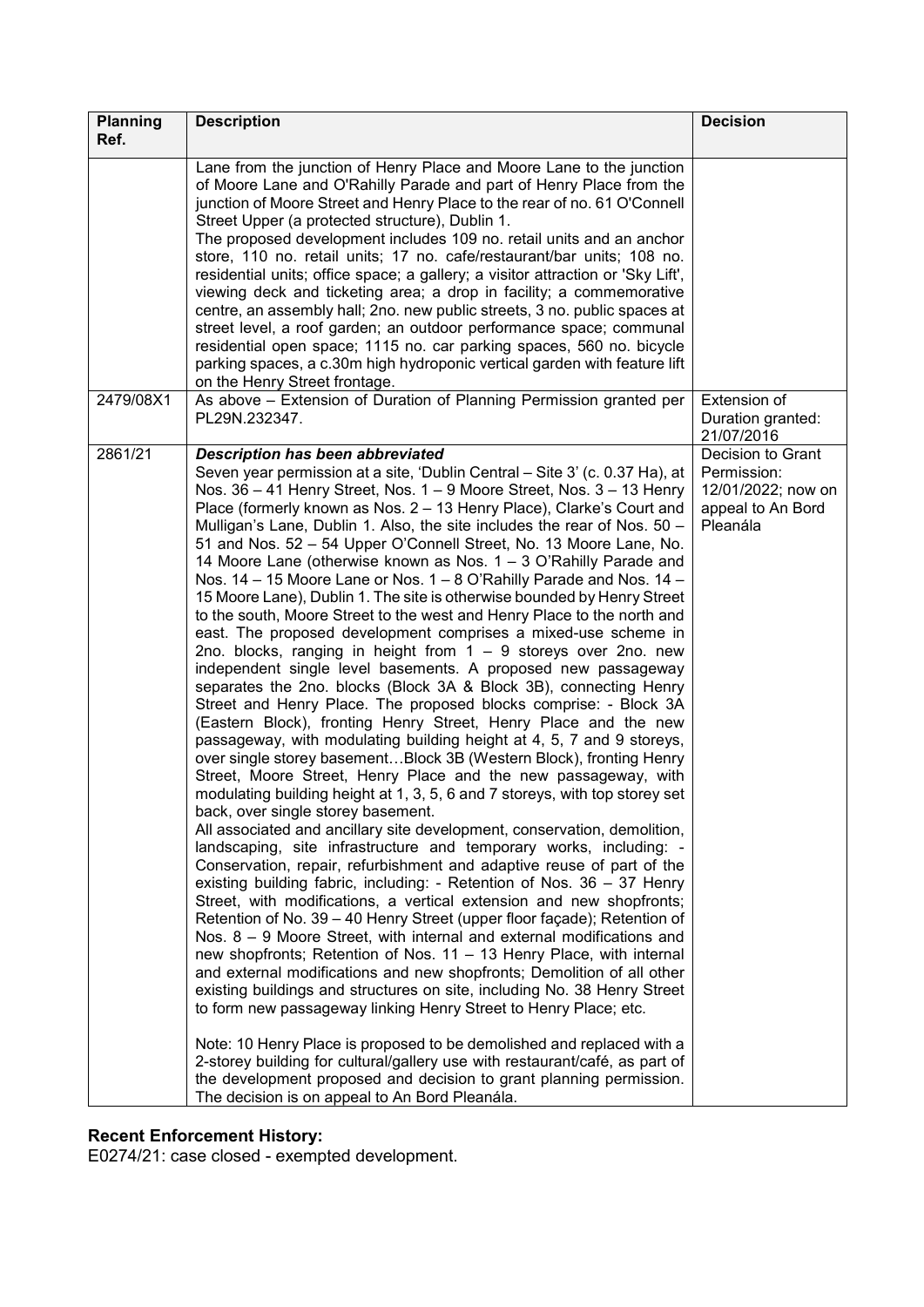# **Description:**

This description is based on an internal and external inspection by the Conservation Section on the  $5<sup>th</sup>$  August 2021, consideration of available research and documentation, together with the architectural heritage documents submitted as part of planning application Reg. Ref: 2861/21.

# *Exterior:*

Two-storey gable-fronted purpose built motor garage erected c.1920 on the amalgamated plots of No.10 Henry Place and Nos. 4 and 5 Moore Place, now in use as a warehouse/store. Incorporating the fragmentary remains of No.4 Moore Place to sections of the south, east and west elevations (fig.5 & 9). Pitched roof with the ridge running perpendicular to Henry Place raised with the addition of concrete blockwork (visible to interior) and weathered in mineral felt having exposed timber eaves facia and uPVC rainwater goods. Painted ruled-and-lined rendered finish to the principal gablefronted elevation, displaying various patch repairs corresponding with the blocking up of previous openings; exposed section of buff coloured stock brick c.1920 at low level to the northeast corner (Fig. 5). Render-dash finish to the northern half of the west elevation with sections of exposed buff coloured stock brick c.1920. Unpainted rendered finish to the east elevation reflecting a variety of patch repair and rendering programmes (one section inscribed and dated 1959 with further areas corresponding with the blocking up of previous openings).

Areas of exposed brickwork at low level to the east elevation presenting two distinct construction phases; the southern portion having red brick laid in Flemish bond and with some evidence of Calp limestone is understood to date to the early 19th century; the northern portion having buff coloured stock brick laid in English Garden wall bond is understood to date to c.1920. Blocked square-headed former window opening placed centrally to the first floor of the principal gable-fronted elevation having a painted sill. Blocked square-headed former window openings to the east elevation. Square-headed pedestrian doorways to the principal gable-fronted elevation and side (east) elevation having sheet metal steel doors. Bounded to the east by an alleyway formerly marked as 'Mulligans Court (1847 O.S. Town Plan Series) and latterly 'Moore Place' (Goads Insurance Plan of 1926)' which originally returned to the south of the subject warehouse providing access to the rear of properties on Moore Street; now with controlled roller shutter access to Henry Place and with its southern leg roofed over to present as a single-storey structure. Former yard to west now roofed over to present as a single-storey structure with roller shutter access to Henry Place.

# *Interior:*

Largely open plan space to ground floor and first floors with the exception of a cold store and W.C. to the west of the ground floor. Concrete ground floor. Walls generally with plastered/painted finish. However localised investigative stripping of plaster indicates that that some 19th century brickwork and Calp stone is retained to the southern end of the east and west walls and parts of the south walls (Fig. 10), with buff coloured stock brick laid in English garden wall bond c.1920 to the remainder. Plasterboard ceiling running between down-stand steel I-beams bearing onto brick piers forming buttresses to east and west walls. Modern cold store room inserted to the southeast corner of the ground floor plan having plasterboard wall and ceiling finishes. Modern W.C inserted to the southeast of the plan with plasterboard finishes to stud walls and ceiling areas and having modern sanitary ware. A modern timber staircase with integral goods chute provides access to the first floor level. Scaring evident in the northernmost bay of the west wall reflects the location of a previous staircase c.1920 (Fig. 8). Plywood floor finish to first floor. Variety of wall finishes to include painted brickwork and plaster finishes having sections of exposed brickwork and modern blockwork to wallhead level. Exposed modern cut timber roof structure.

# **Historical Background:**

The site now occupied by the warehouse building at No.10 Henry Place was developed as tenement housing in the early 19<sup>th</sup> century when a new laneway, then recorded as Mulligan's Court (later Moore Place) was laid out (Fig. 11). Mulligan's Court as first shown on the 1847 Ordnance Survey Town Plan is recorded as a narrow laneway which returned through 90° providing access to the rear of properties on Moore Street. The subject site is captured in great detail on Goad's Insurance Plan of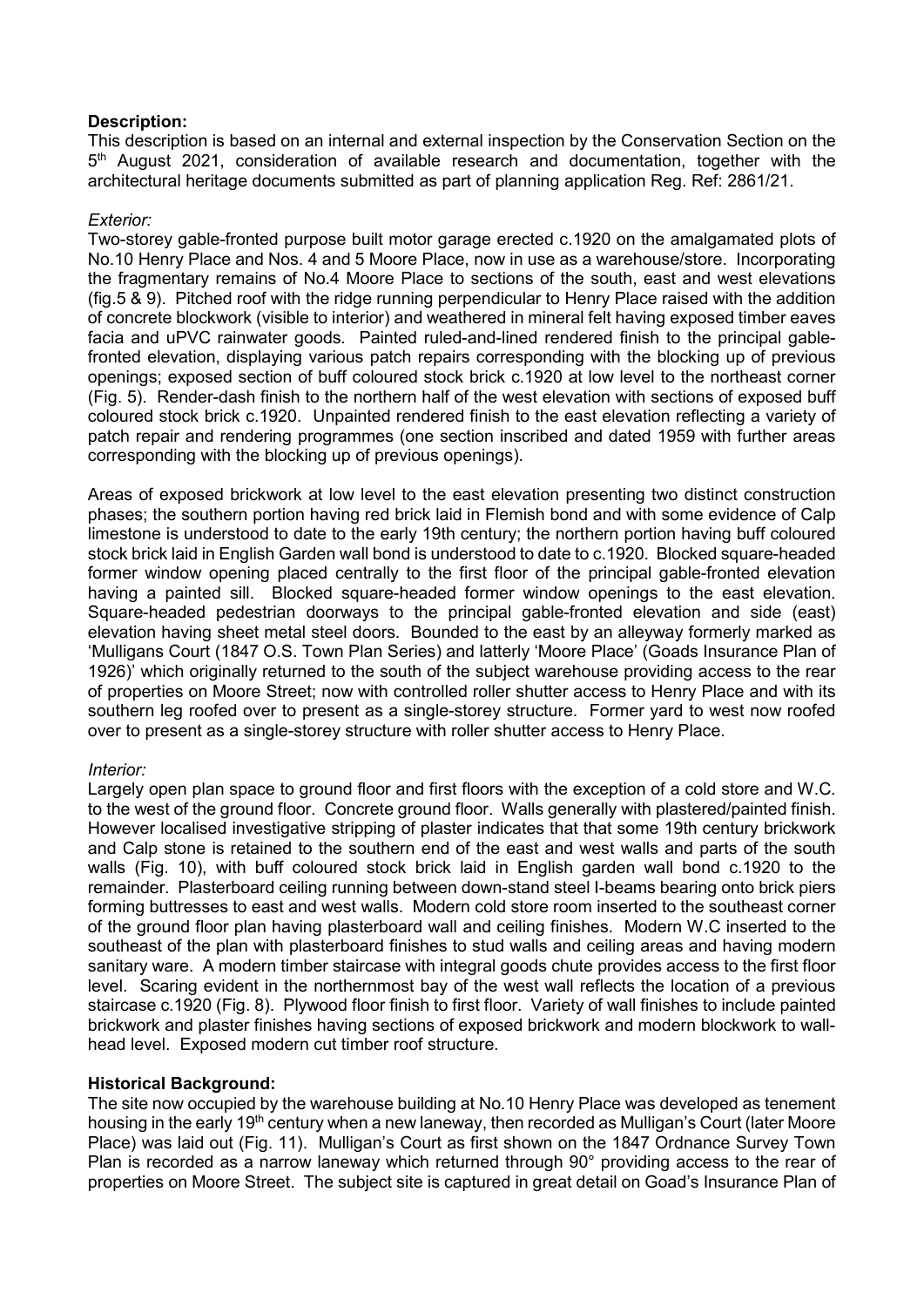1893 which records a total of six tenements on the laneway (Fig.12). The three tenement buildings along the west of the laneway which collectively constitute the plot now occupied by the present warehouse building were stated (in order from North to South), as No.10 Henry Place, No.5 Moore Place and No.4 Moore Place. Goads Insurance Plan records these structures as three-storey masonry buildings with slated roofs (Fig.12).

# *1916 Historical Association*

Henry Place and its environs bore witness to the urban conflict of Easter 1916 when on the evening of Friday 28<sup>th</sup> April the leadership of the Easter Rising and a detachment of the Irish Volunteers evacuated the General Post Office (GPO) on O'Connell Street, moving along Henry Place, to take up positions along Nos. 10 to 25 Moore Street where they would later surrender on Saturday the 29<sup>th</sup> April. At the junction of Henry Place and Moore Lane, the leadership and volunteers found themselves under intense attack from British snipers, positioned at the Parnell Street end of Moore Lane. A number of witness statements collected by the Bureau of Military History recount that the volunteers, to include an injured Michael Collins, entered and took charge of a building referred to as the 'White House' (Shaffrey Associates Architects & Franc Myles, 2012, pg.51&52). This building is understood to have been the tenement property at No. 10 Henry Place. Two children, Bridget McKane aged 15, who lived at No.10 Henry Place and William Mullan aged 9, who lived at No.8 Moore Place, lost their lives during the conflict. A further 18 to 20 volunteers are reported to have been injured in the heavy fire while crossing the junction with Moore Lane (Witness Statement Ref. No.:388).

Two images taken in the aftermath of the rising, record the tenement building at No.10 Henry Place, referred to in the witness statements as the 'White House' (Fig. 2). These refer to a three-bay, threestorey house with a 'whitewashed' ground floor from whence the name 'White House' came. The images record considerable damage to the principal façade of the property which would have been exposed to direct fire from the British barricade at the northern end of Moore Lane. The images show numerous pock marks from bullet fire, shattered glazing and the loss of a brick pier at ground floor, which would have formerly divided the window openings at this level. The case files of the Property Losses (Ireland) Committee, which had been established in June 1916 to assess claims for damages to buildings and property as a result of the Rising, record damage and loss at No.10 Henry Place with one claim describing that the front parlour of the building had been blown-in by shellfire (PLIC/1/5962).

# *Post 1916*

The reconstruction of properties on Henry Place and Moore Place, following the events of 1916 can be charted in the Valuation Office records of the period. These record No.10 Henry Place as a ruin in 1917, though the Irish Builder stated in its edition of 11<sup>th</sup> January of that year, that a 'new twostorey motor garage' was being erected at 10 Henry Place to designs by Thomas France McNamara. By 1919 the Valuation Office records the newly built 'motor garage'; which amalgamated three plots on the west side of Moore Place, comprising the former 'White House' site at 10 Henry Place, along with 4 and 5 Moore Place, into a single entry. This was reflected also in an increase in value from £12 to £55 in the valuations book for the period.

The 1926 Goads Insurance Plan records the motor garage as a linear plan building, stretching the length of Moore Place reflecting the amalgamation of the three plots along the western flank of the laneway. The plan, form and layout of the structure clearly indicates that it had changed significantly from the 1847 OS Map. The new building is indicated as of masonry construction comprising two stories with a slate roof. Eight window openings are recorded to the east elevation overlooking Moore Place with a further two openings to the rear/south elevation. Part of the west elevation forms a shared party wall with the rear sites of properties on Moore Street, with the remainder bounded by a small gated yard having access onto Henry Place. A large opening is recorded to the principal street-facing/north elevation to Henry Place, with a further opening in the west elevation giving onto the adjacent yard.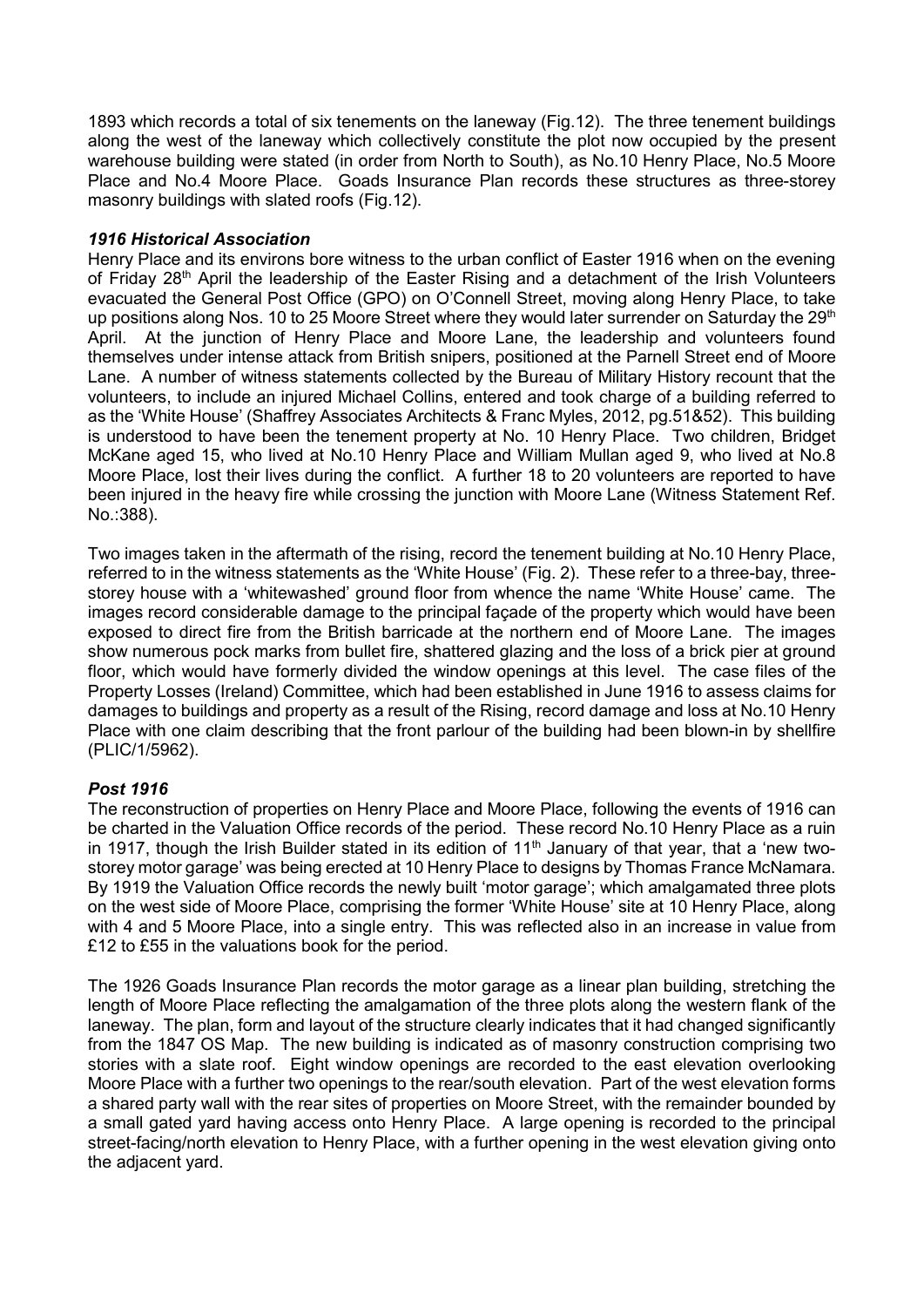The building is understood to have remained in use as a motor garage until the mid-1930's and was later used as a store, before Ellcie Shoes opened a factory on the site. An image dated to 1952 taken by the Bureau of Military History records the principal elevation of the former garage, by then in use by Ellcie Shoes (Fig. 3). This shows the gable-fronted building with timber sliding doors to ground floor and a large opening at first floor level. A revision of the Goads Insurance Plan in 1961 shows no change to the building envelope from that which was depicted by the earlier 1926 edition, though by now the site is marked as a 'Boot Factory' (Fig. 13). A disused sunken petrol tank marked on the map is likely to be related to the former motor garage use. Ellcie Shoes operated from the site until the 1970's. The building was more recently in use for storage and as a workshop.

## **References:**

- Department of Arts Heritage and the Gaeltacht, Architectural Heritage Protection Guidelines for Planning Authorities, 2011.
- **-** Dictionary of Irish Architects, www.dia.ie
- Dublin City Council (2001) *O'Connell Street Architectural Conservation Area.* Report by Dublin City Council.
- Goad, Charles, Insurance Plan of the City of Dublin, 1893.
- Goad, Charles, Insurance Plan of the City of Dublin, 1926.
- Goad, Charles, Insurance Plan of the City of Dublin, 1961 revision.
- Military Archives, https://www.militaryarchives.ie/collections/online-collections/bureau-of-militaryhistory-1913-1921/bmhsearch/
- Molloy & Associates Conservation Architects (February 2021) Dublin Central Masterplan Area Conservation Plan. Report submitted with Planning Reference 2861/21.
- Molloy & Associates Conservation Architects (May 2021) Architectural Heritage Impact Assessment Dublin Central Masterplan Area – Site 3. Report submitted with Planning Reference 2861/21.
- **Ordnance Survey Town Plan Series for Dublin City 1847.**
- Property Losses (Ireland) Committee, http://centenaries.nationalarchives.ie/centenaries/plic/index.jsp
- Shaffrey Associates Architects & Franc Myles, Archaeology& Built Heritage (06 February 2012) *Application for Ministerial Consent to carry out Works at 14 – 17 Moore Street, Dublin 1, a National Monument*. Unpublished Report submitted to Department of Arts, Heritage and Gaeltacht in response to a Request for Additional Information. \* Note this report includes the Battlefield Archaeological Assessment for Moore Street & Environs by Franc Myles.
- Valuations Office, cancelled books 1882 to present day.

# **NIAH Record:**

The NIAH uses eight categories of special interest (architectural, historical, archaeological, artistic, cultural, scientific, technical & social) and identifies five categories of rating in seeking to rank buildings. The NIAH rating values are International, National, Regional, Local and Record Only (I, N, R, L, O). Structures which are considered of International, National, and Regional significance are deemed worthy of inclusion on the RPS.

The National Inventory of Architectural Heritage (NIAH) survey has been carried out for the area under Stage 1 of the Dublin Survey. However, 10 Henry Place was not recorded.

# **Assessment of Special Interest under the Planning and Development Act 2000:**

The location (plot/site) of the former 'White House' on the northwest corner of Henry Place and Moore Place, is of historical, cultural and social interest by association with the events of the 1916 Rising. In particular, the site is of significance as a key location on the evacuation route from the GPO to Moore Street and also as the site of two of the more poignant civilian deaths to have occurred during the conflict, namely that of Bridget McKane aged 15 and William Mullen aged 9.

However, the scale, form and fabric of the current two-storey, gable-fronted structure built c.1920 as a motor garage during extensive post-1916 redevelopment, bares no discernible relationship to the former three-bay, three-storey hipped roof tenement building depicted in archive images taken in the aftermath of the 1916 Rising; referred to in witness statements as the 'White House'.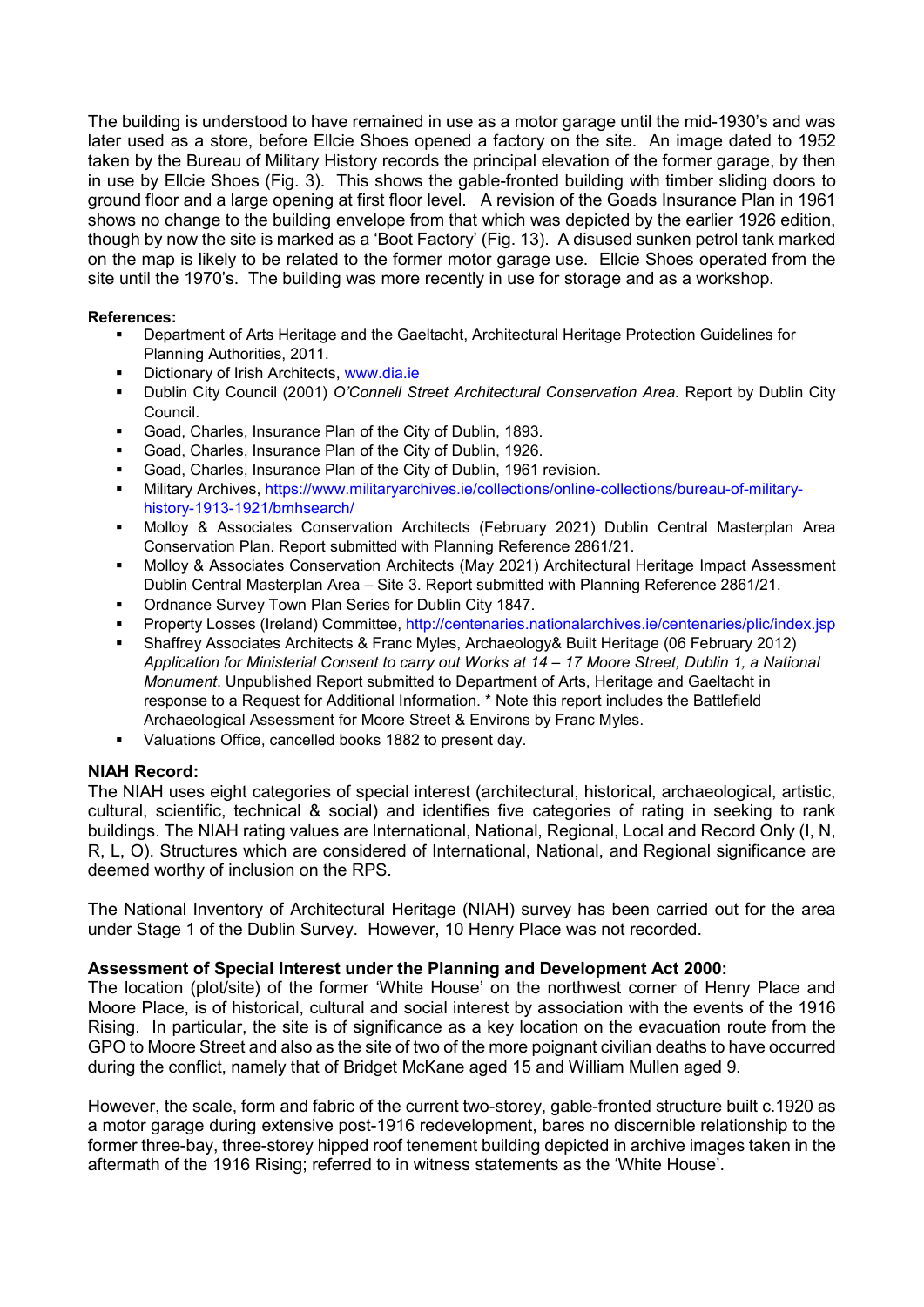The assessment undertaken by Franc Myles in 2012 suggested that No. 10 Henry Place was the most likely structure, outside of the National Monument at Nos.14 to 17 Moore Street, with potential to have some evidence of the 1916 conflict. However, that assessment of the building was limited to an examination of documentary sources and an external visual inspection of the principal, Henry Place elevation only (Shaffrey Associates Architects & Franc Myles, 2012, p.121).

The Conservation Section has now undertaken a review of the historic record and academic research, in tandem with an internal and external site inspection, including an examination of recent opening-up works carried out as part of investigations associated with the planning application Reg. Ref: 2861/21. This would indicate that the former buildings at 10 Henry Place and 4 and 5 Moore Place were substantially demolished and a new building constructed c. 1920, over the combined plots.

An exposed section of brickwork to the base of the principal/north elevation previously suggested as being of possible 18<sup>th</sup>/early 19<sup>th</sup> century origin, is now accepted to be stock brick from the early 20<sup>th</sup> century (Fig. 5). The scar of a staircase evident to the northernmost bay of the internal west elevation is understood to reflect a staircase forming part of the post 1916 redevelopment (Fig. 8). Some fragmentary 19<sup>th</sup> century fabric (brickwork and Calp limestone), possibly relating to the former tenement building at 4 Moore Place, has been retained and incorporated to the very southern portion of the more modern building (Figs. 6 & 10).

The current structure built c.1920 as a modest, purpose-built, motor garage has also been significantly altered in recent years, including the remodelling of the front gable elevation, the replacement of the roof structure and finishes, the building up of the wall heads, the blocking up of former openings, and the provision of modern internal finishes and layouts.

On the basis of the report and assessment above, the Conservation Section considers that the building now at 10 Henry Place, Dublin 1, is of no special interest under the provisions of Sections 51 and 54 of the Planning and Development Act, 2000 (as amended); nor is any part of the building of special interest.

# **Conclusion:**

The association of this location with the well-documented events of 1916 is of national historical, cultural and social significance. However, the current two-storey, gable-fronted, structure built c.1920 on the amalgamated sites of 10 Henry Place and 4 & 5 Moore Place, bares no discernible relationship to the former three-bay, three-storey, hipped roof, tenement building described in witness statements from the period as the 'White House'.

It is recommended that a carefully considered plaque, erected at the site of the former White House may be the most appropriate way of recognising and commemorating the historic associations of this location (site) with the 1916 Easter Rising. This would be in keeping with the Architectural Heritage Protection Guidelines for Planning Authorities (2011), which states that '*The purpose of protection – the control and management of future changes to a structure – should be borne in mind when evaluating those special interest categories which may not relate directly to the physical fabric, such as historical, social and cultural interests*' (AHPG, 2011, pg.24) adding that '*Where an otherwise unremarkable structure has historical associations, it may be more appropriate to commemorate the association with a wall-mounted plaque*' (Ibid pg.25).

### **Recommendation:**

Having regard to Sections 51 and 54 of the Planning and Development Act, 2000 (as amended), the building constructed c. 1920 situated at 10 Henry Place does not merit inclusion on the Record of Protected Structures. This recommendation not to add the building at 10 Henry Place to the City Council's Record of Protected Structures to be noted.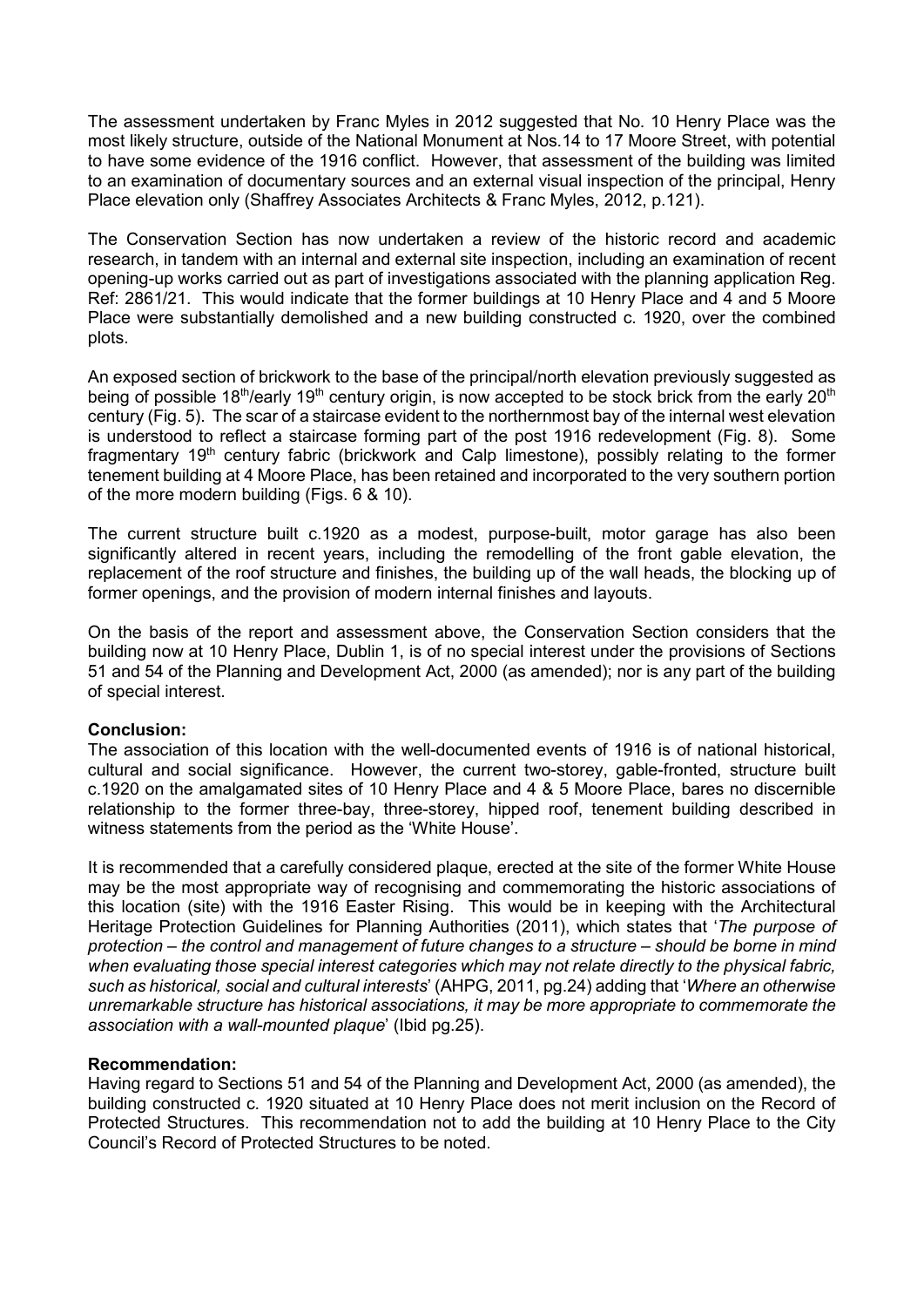Two les \_\_\_\_\_\_\_\_\_\_\_\_\_\_\_\_\_\_\_\_\_\_\_\_\_\_\_ \_\_\_\_\_\_\_\_\_\_

Paraic Fallon Senior Planner Date Controller and the Date Date Date Date

# **Photographs**

Ex rebel stronghold on Moore Lane, from the National Museum of Ireland Archives, part of the exhibition "Reflecting 1916", a photography-based exhibition and programme at the Gallery of Photography, Temple Bar, Dublin, running until May 1st.

15/03/2022



Fig 2: 10 Henry Place, aka the 'White House' in the aftermath of the 1916 Rising.

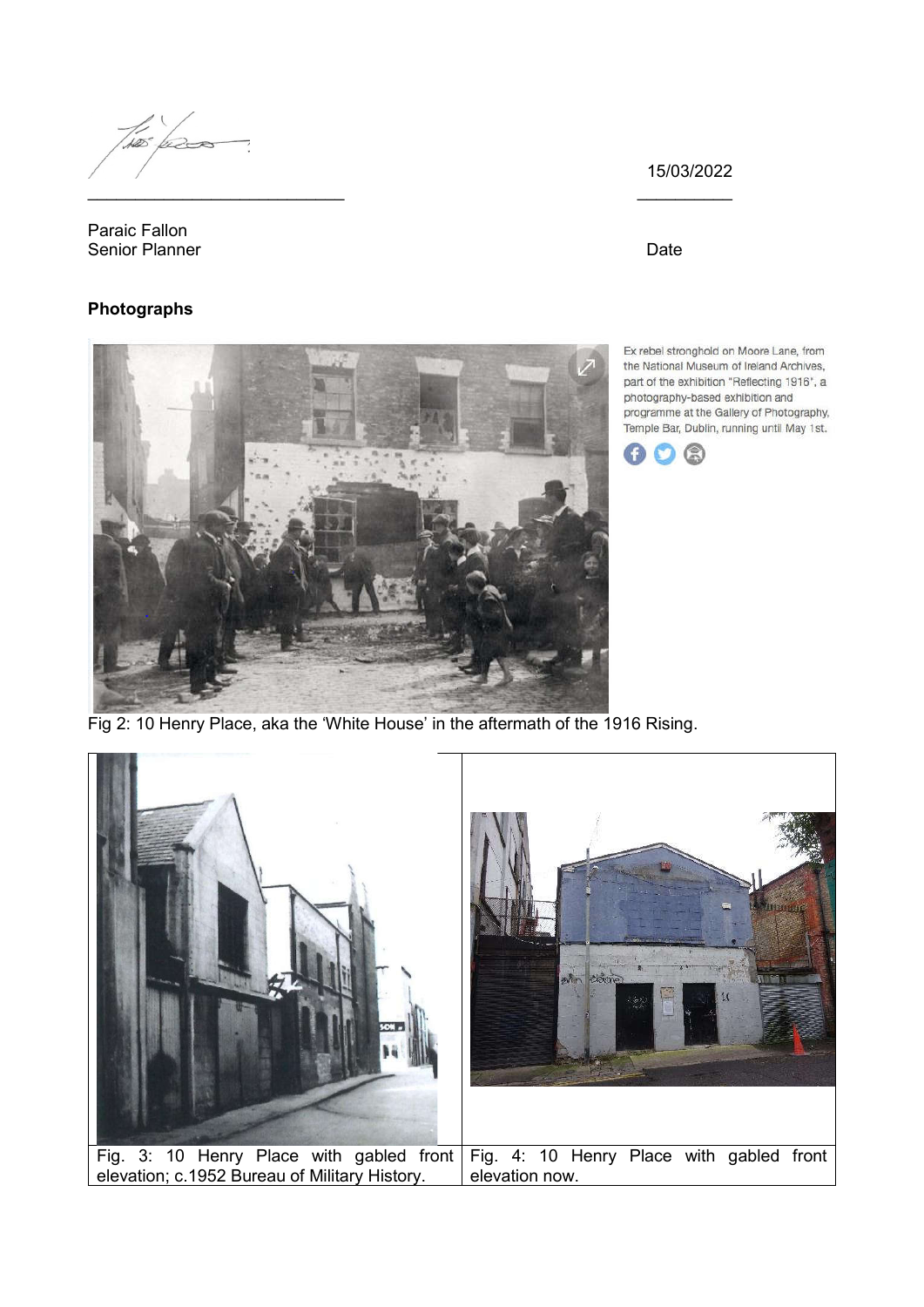

Fig. 5: Exposed section of stock brick dating from c.1920 at low level to the northeast corner of main Henry Place elevation.



Fig. 6: Exposed section of early 19<sup>th</sup> century red brick to the southern part of the east elevation, understood to relate to the tenement building at No. 4 Moore Place.





Fig. 7: Interior view of ground floor looking south. Fig.8: Scaring of former staircase to interior of



the west elevation (highlighted in red).



Fig. 9: Interior view of first floor looking south.  $\mid$  Fig. 10: Stripped plaster at 1<sup>st</sup> floor SE corner with 19<sup>th</sup> century brickwork and Calp stone, understood to relate to the former tenement at 4 Moore Place.